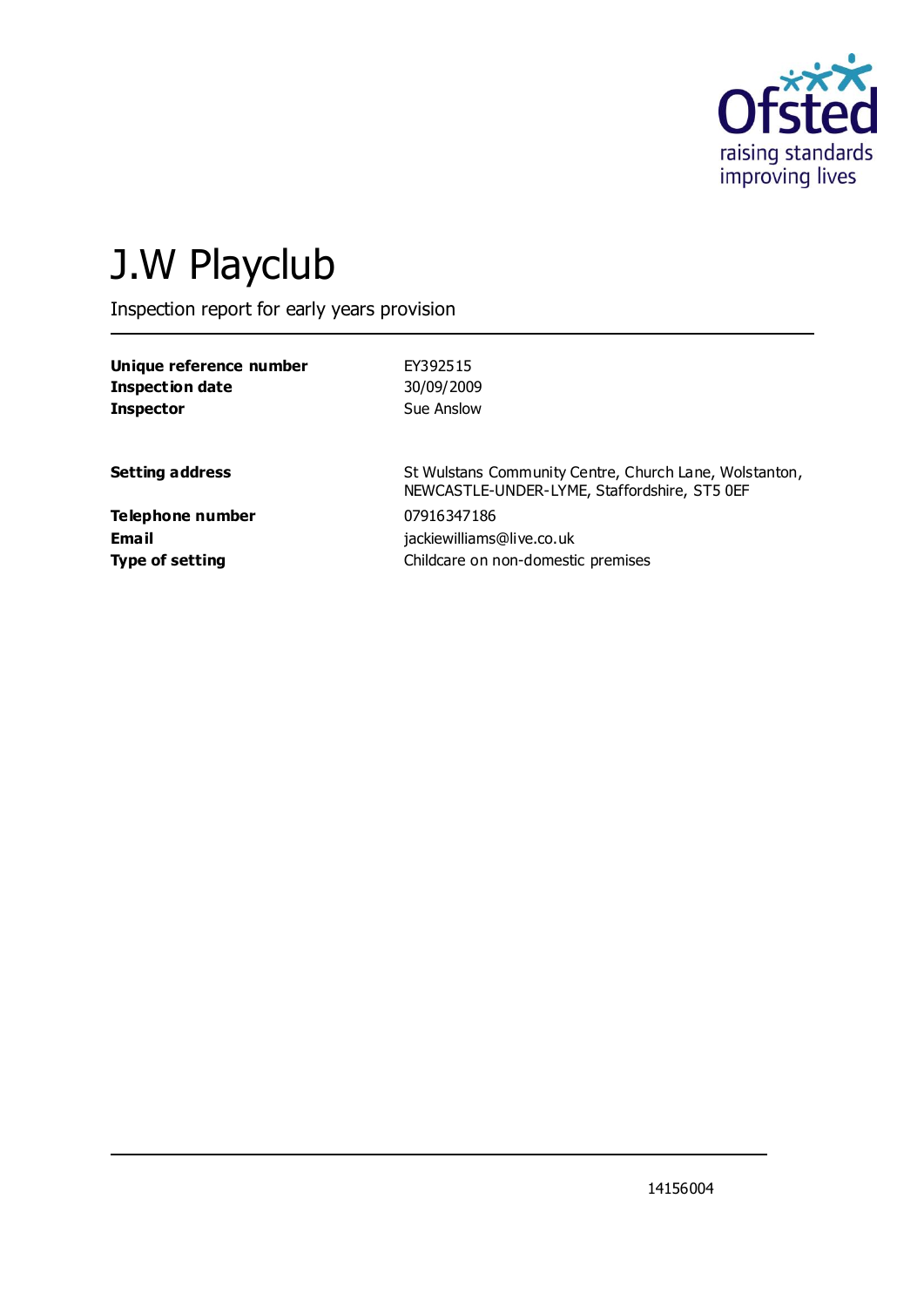The Office for Standards in Education, Children's Services and Skills (Ofsted) regulates and inspects to achieve excellence in the care of children and young people, and in education and skills for learners of all ages. It regulates and inspects childcare and children's social care, and inspects the Children and Family Court Advisory Support Service (Cafcass), schools, colleges, initial teacher training, work-based learning and skills training, adult and community learning, and education and training in prisons and other secure establishments. It rates council children's services, and inspects services for looked after children, safeguarding and child protection.

If you would like a copy of this document in a different format, such as large print or Braille, please telephone 08456 404040, or email enquiries@ofsted.gov.uk.

You may copy all or parts of this document for non-commercial educational purposes, as long as you give details of the source and date of publication and do not alter the information in any way.

Royal Exchange Buildings St Ann's Square Manchester M2 7LA

T: 08456 404040 Textphone: 0161 618 8524 E: enquiries@ofsted.gov.uk W: [www.ofsted.gov.uk](http://www.ofsted.gov.uk/)

© Crown copyright 2009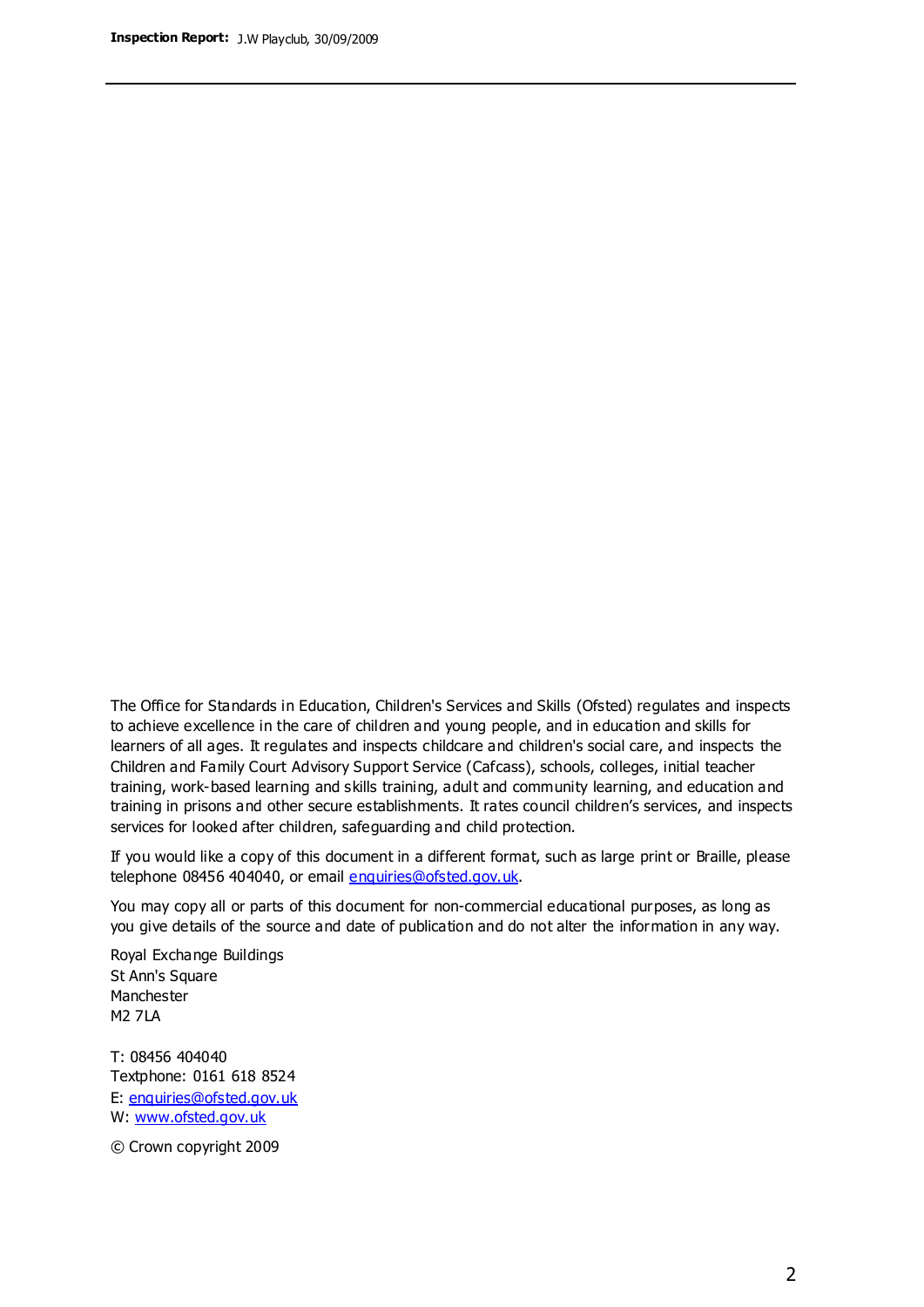## **Introduction**

This inspection was carried out by Ofsted under Sections 49 and 50 of the Childcare Act 2006 on the quality and standards of the registered early years provision. 'Early years provision' refers to provision regulated by Ofsted for children from birth to 31 August following their fifth birthday (the early years age group). The registered person must ensure that this provision complies with the statutory framework for children's learning, development and welfare, known as the *Early* Years Foundation Stage.

The provider must provide a copy of this report to all parents with children at the setting where reasonably practicable. The provider must provide a copy of the report to any other person who asks for one, but may charge a fee for this service (The Childcare (Inspection) Regulations 2008 regulations 9 and 10).

Children only attend this setting before and/or after the school day and/or during the school holidays. The judgements in this report reflect the quality of early years provision offered to children during those periods.

The setting also makes provision for children older than the early years age group which is registered on the voluntary and/or compulsory part(s) of the Childcare Register. This report does not include an evaluation of that provision, but a comment about compliance with the requirements of the Childcare Register is included in Annex B.

Please see our website for more information about each childcare provider. We publish inspection reports, conditions of registration and details of complaints we receive where we or the provider take action to meet the requirements of registration.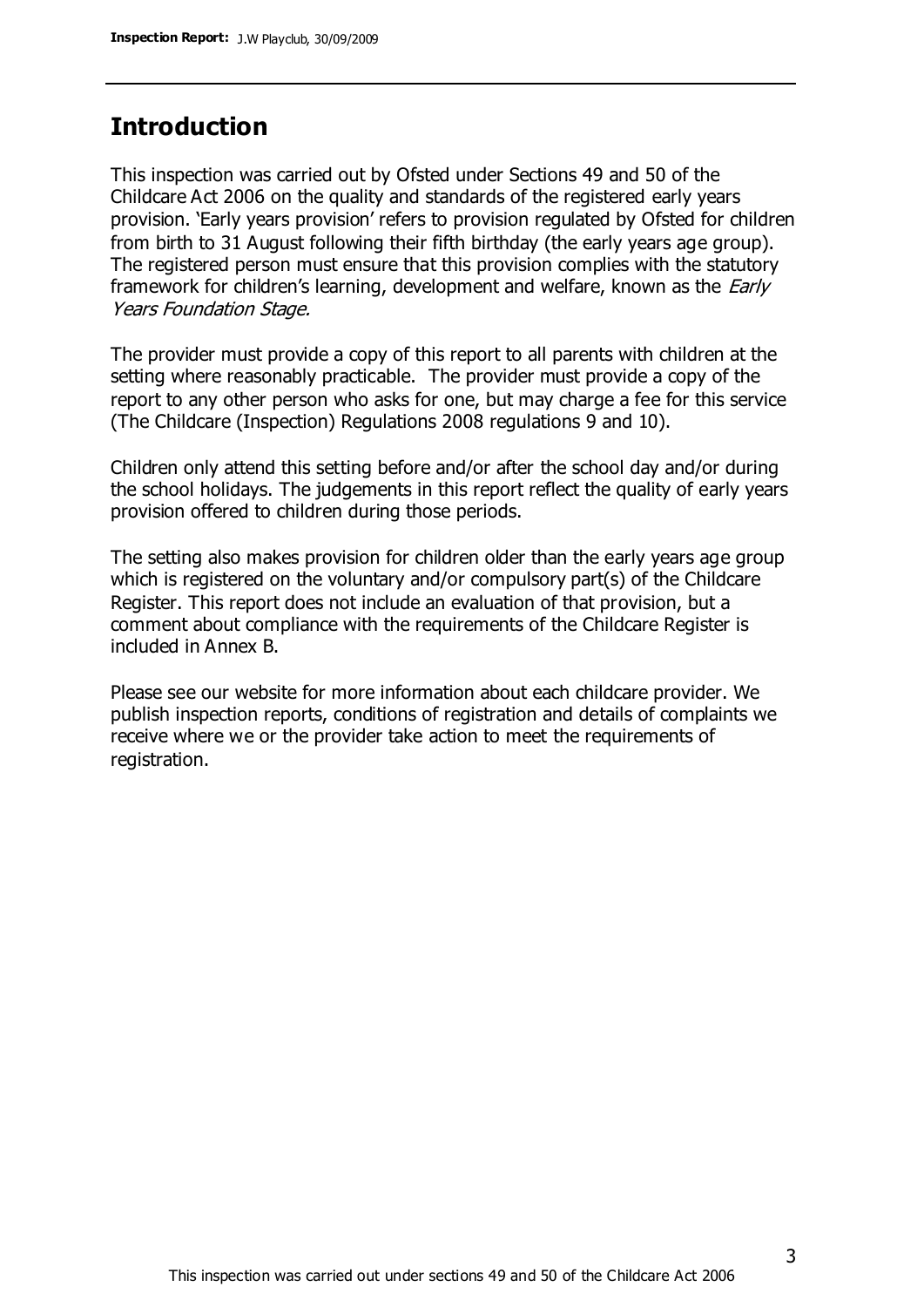# **Description of the setting**

J.W Playclub is privately owned and opened in 2009. It operates from an upstairs room in St Wulstans Community Centre, Wolstanton, Newcastle-under-Lyme. There is no outside play space but the children make regular use of a nearby park.

The setting is open from Monday to Friday during term time, from 7am to 9am and 3pm to 6pm. There is a holiday playscheme in operation during the school holidays and this is open from 7am to 6pm each weekday.

J.W Playclub is registered on the Early Years Register and both parts of the Childcare Register. A maximum of 24 children over three years, may attend at any one time. There are currently 18 children on roll, some in part-time places.

There are five members of staff, four of whom hold early years qualifications to at least level 2.

## **The overall effectiveness of the early years provision**

Overall the quality of the provision is good.

Children attending the out of school club enjoy relaxed, informal, fun-filled sessions with their friends. Emphasis is on freedom of choice and independence, with staff offering support and guidance as required. Each child's individual needs are met well, both in their learning and development and their welfare requirements. Relationships with parents are good and staff enjoy close liaison with teachers in the local schools and nurseries. Systems for evaluating the setting's strengths and weaknesses are being developed and plans for the future are well targeted to bring about further improvement to the provision and outcomes for children.

# **What steps need to be taken to improve provision further?**

To further improve the early years provision the registered person should:

extend risk assessment records to include building security, moving up and down stairs and specific activities.

# **The effectiveness of leadership and management of the early years provision**

Children are safeguarded and protected very well through close supervision and appropriate teaching by staff. A written policy outlines staff's responsibilities with regard to any significant concerns and is available for parents to read at any time. Good procedures for the recruitment and vetting of staff serve to protect children. Anyone not fully cleared is never left on their own with children. Staff help children to keep themselves safe through regular routines and reminders. They practise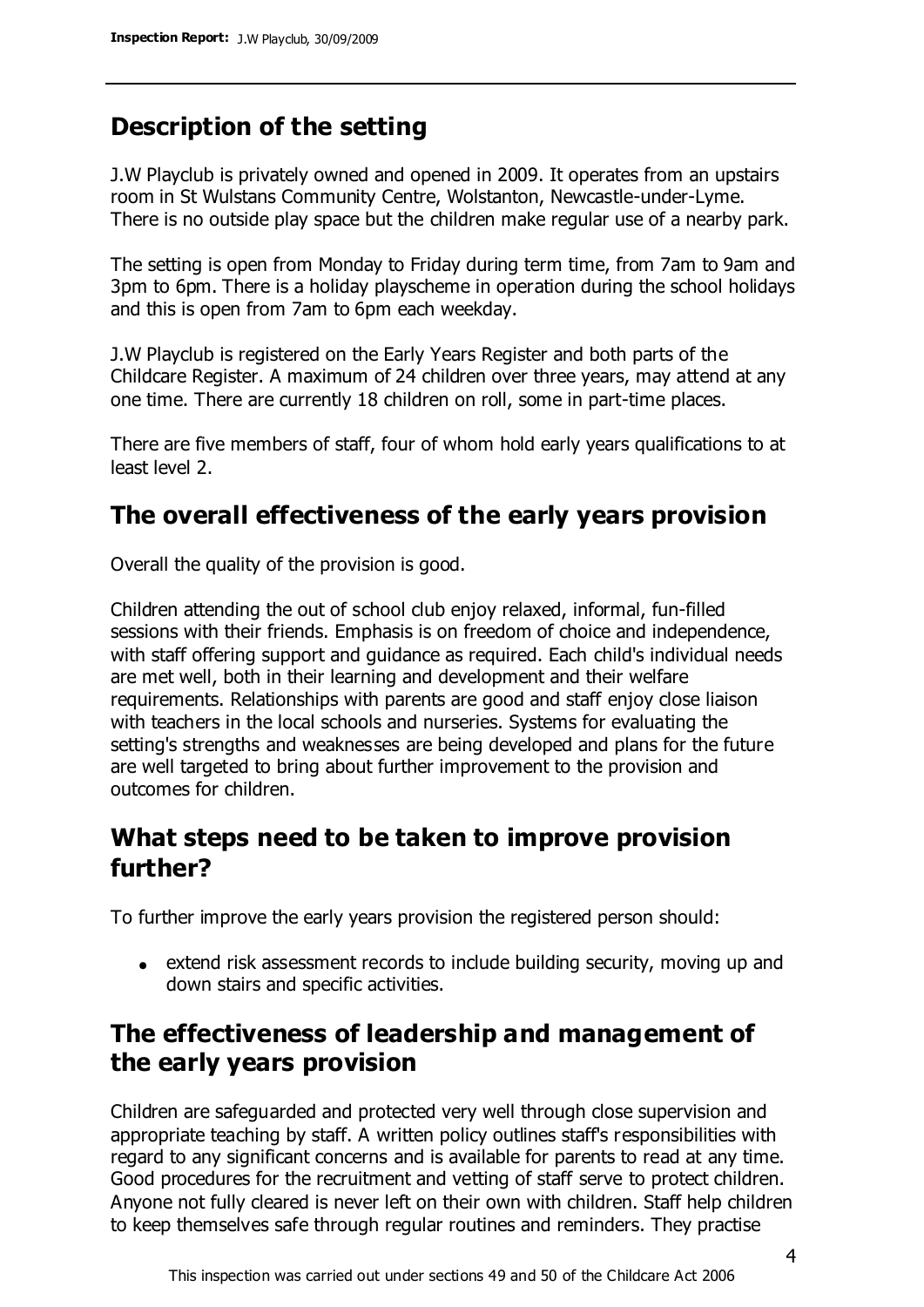emergency evacuation procedures and talk to children about personal safety issues. As the club operates a 'walking bus' procedure, in order to drop off and collect children from local schools, staff ensure children behave sensibly and practise good road safety drills. Daily checklists of possible hazards are completed by staff when they arrive at the community centre for the beginning of each session, and records of these risk assessments are kept. However, risks associated with the security of the building, moving up and down stairs and certain possibly hazardous activities are not included in these records.

The small staff team work very well together, with guidance from the well-qualified and experienced managers. Plans for future development are discussed regularly, along with ideas and suggestions from the children in the out of school club. Parents are kept extremely well informed about events and activities being planned, as well as up to date information about what their children have been doing. Staff work closely with parents, asking for their comments, views and ideas about the setting as a whole. Questionnaires for parents and their children plus suggestion boxes and lots of verbal conversations, ensure all contributions are listened to and included in the club's self evaluation process. Effective liaison with staff in the schools children are dropped off and collected from, results in good knowledge of each child's character and ability. This communication enables staff to target their activity plans to suit individual children's interests and skills.

A file of written policies and procedures supports the childcare practice and appropriate records are kept as required. The setting operates a policy of inclusion and equality for all children. Each child has their own key worker, who liaises closely with parents to ensure their individual needs are met. Activities and outings are available to all children and no groups are discriminated against. Staff work effectively with parents and teachers to provide continuity of routine and management for any child requiring additional support. Children learn something about the world around them and people who are different from themselves through a range of appropriate resources and activities. Images of people from different cultures and words written in different languages are displayed around the room. Children who are appointed 'prefects' help others choose what they want to do and teach respect and tolerance. A 'feelings' board helps children understand that not everyone feels the same way they do.

## **The quality and standards of the early years provision and outcomes for children**

Children are able to relax and have fun in the informal environment, whilst gaining knowledge and skills needed to promote their all round development. Staff provide a range of resources and activities for children of all ages attending the club. Activities are prepared and set out for children to start playing with as soon as they arrive, but can be quickly changed if children request something different. Children enjoy a range of creative activities using natural materials, such as sand, water or dough. They also like making up their own games with the small world toys, such as animals, dolls or cars. Children move round the room happily and independently, trying different activities, sometimes on their own and sometimes alongside their friends. Staff are on hand to guide and make suggestions and to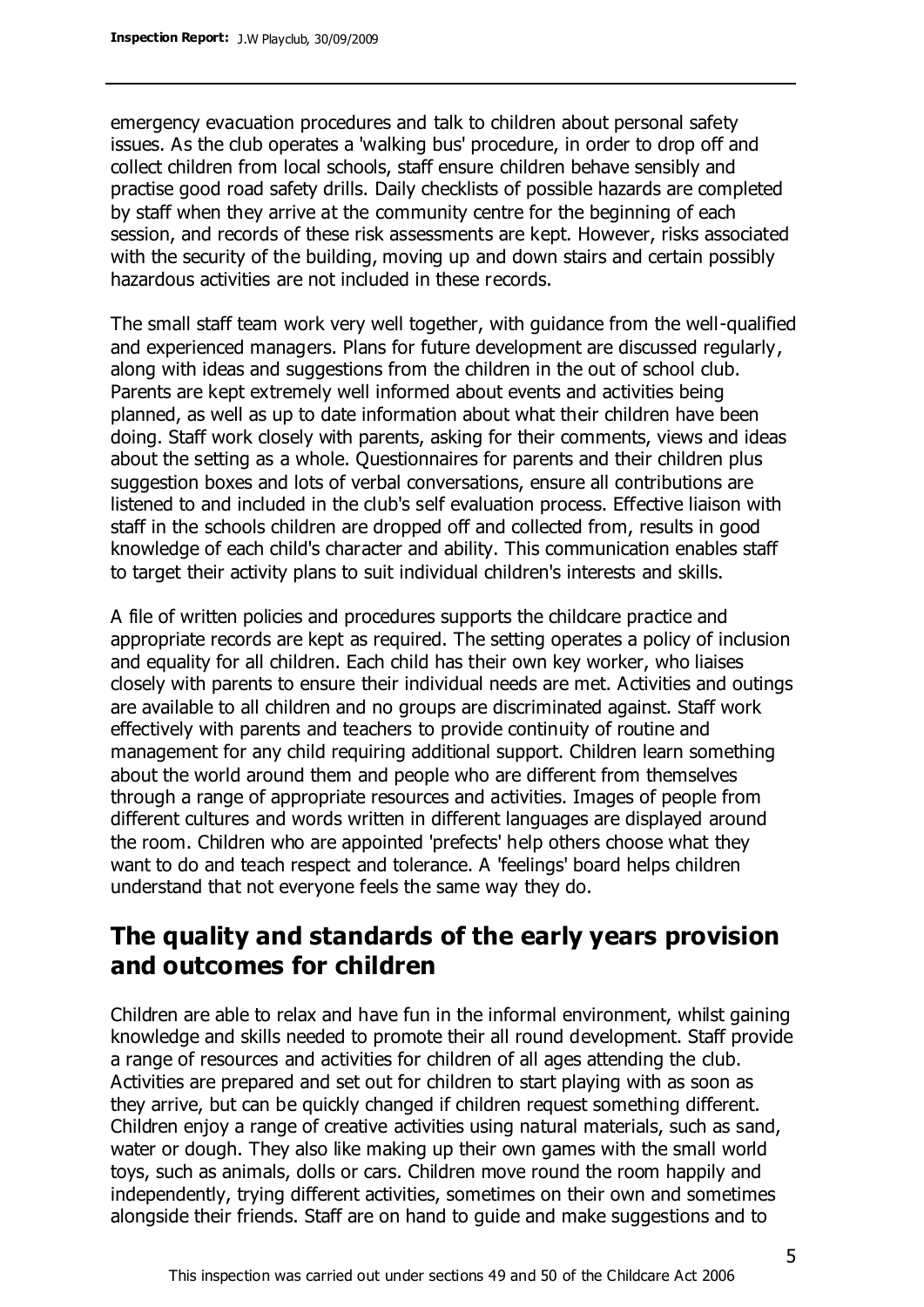encourage learning in a fun way.

Children are encouraged to choose their own games and activities for themselves. They can look in the club's toy and activity catalogue, showing pictures of everything kept in the store cupboard, or they can make requests via the suggestion box for different equipment to be provided. Staff cater for children's different moods and interests by providing a range of resources for active or quiet play. Children enjoy trips to a nearby park for part of the play session after school every day, weather permitting. During the holidays they venture further afield to farms, larger parks or the seaside. Children can play on their own, perhaps with the games console or drawing pictures, or alongside their friends playing 'vets' with toy animals, pet carriers and doctor's sets. Children generally behave very well, taking turns and sharing. They feel proud to get a sticker or certificate for walking nicely out of school, washing their hands independently or helping a friend fasten their coat.

Staff plan and provide a range of activities covering the six areas of learning contained in the Early Years Foundation Stage framework. From discussions with parents and teachers and through their own observations, appropriate games and activities are based on children's interests, preferences or particular requests. For example, young children just starting to attend will often be delighted to find their favourite toy ready for them to play with. Staff help and support children who wish to do homework or work on a current project they are doing at school. Written observations are made of children's efforts and achievements in order to monitor their progress and to plan accordingly. Photographs of children enjoying the wide variety of activities and outings provided by the club, are displayed in an album for parents to see how much fun they have.

Children's health and safety requirements are promoted well within the setting. Staff encourage healthy lifestyles through lots of physical play, both indoors and outside and the provision of healthy snacks with plenty of fresh fruit. Drinks of water and diluted squash are available throughout each session for children to help themselves to. Children attending during school holidays bring their own packed lunches and these are often enjoyed outdoors as picnics during their outings. The two managers hold current first aid certificates and manage any accidents or illnesses well. Comfy cushions are available for children to rest if needed. Children are friendly, confident, interested and chatty. They are happy for staff to join in their games or just watch from the sidelines. Laughter and smiles are a prominent feature in the setting's relaxed and informal atmosphere.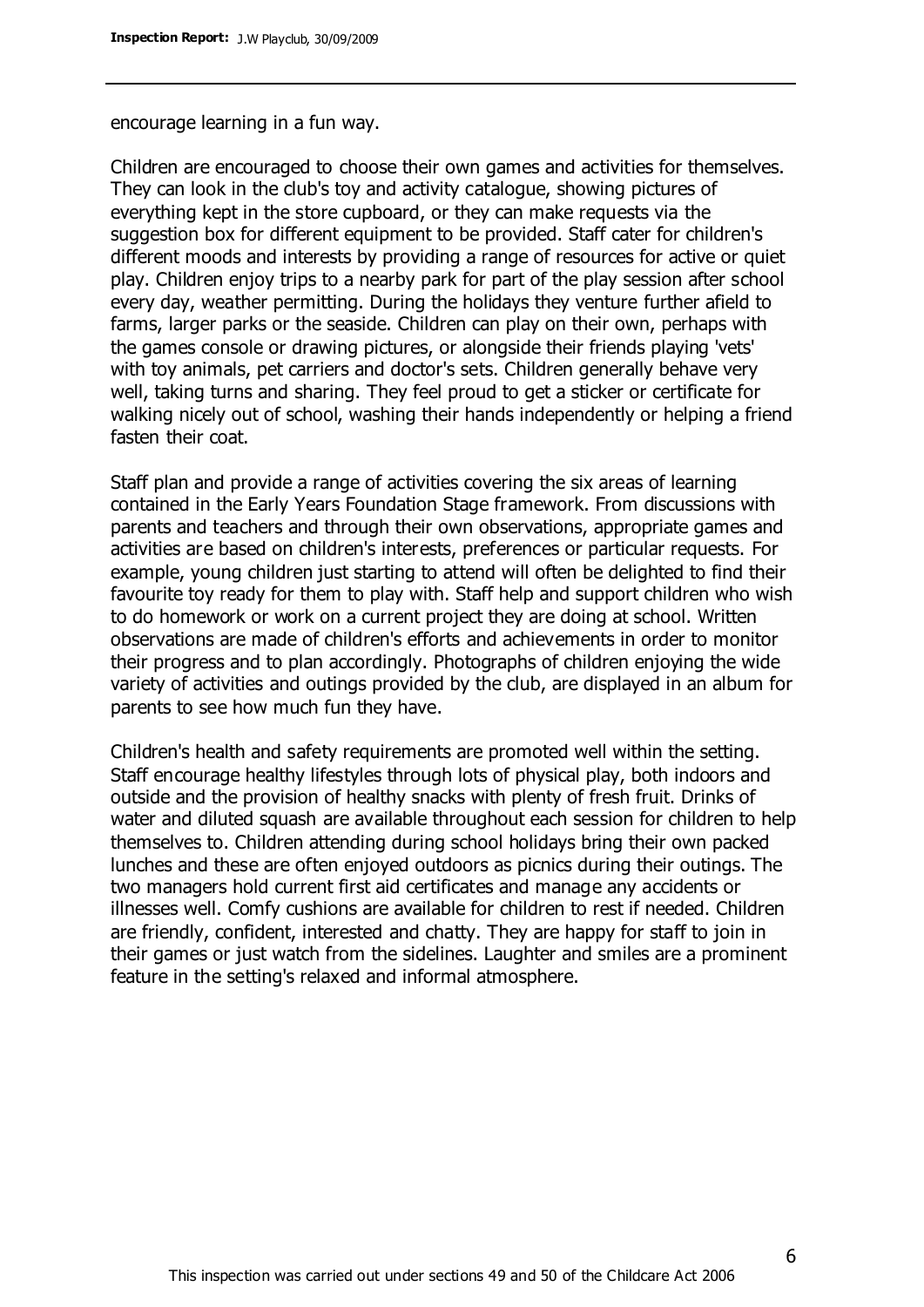# **Annex A: record of inspection judgements**

#### **The key inspection judgements and what they mean**

Grade 1 is Outstanding: this aspect of the provision is of exceptionally high quality Grade 2 is Good: this aspect of the provision is strong Grade 3 is Satisfactory: this aspect of the provision is sound Grade 4 is Inadequate: this aspect of the provision is not good enough

#### **The overall effectiveness of the early years provision**

| How well does the setting meet the needs of the      |  |
|------------------------------------------------------|--|
| children in the Early Years Foundation Stage?        |  |
| The capacity of the provision to maintain continuous |  |
| improvement                                          |  |

#### **The effectiveness of leadership and management of the early years provision**

| How effectively is the Early Years Foundation Stage led                                         |   |
|-------------------------------------------------------------------------------------------------|---|
| and managed?                                                                                    |   |
| The effectiveness of leadership and management in embedding<br>ambition and driving improvement |   |
| The effectiveness with which the setting deploys resources                                      |   |
| The effectiveness with which the setting promotes equality and                                  |   |
| diversity                                                                                       |   |
| The effectiveness of safeguarding                                                               | 2 |
| The effectiveness of the setting's self-evaluation, including the                               | 2 |
| steps taken to promote improvement                                                              |   |
| The effectiveness of partnerships                                                               |   |
| The effectiveness of the setting's engagement with parents and                                  |   |
| carers                                                                                          |   |

### **The quality of the provision in the Early Years Foundation Stage**

The quality of the provision in the Early Years Foundation Stage  $\vert$  2

## **Outcomes for children in the Early Years Foundation Stage**

| <b>Outcomes for children in the Early Years Foundation</b>    |  |
|---------------------------------------------------------------|--|
| <b>Stage</b>                                                  |  |
| The extent to which children achieve and enjoy their learning |  |
| The extent to which children feel safe                        |  |
| The extent to which children adopt healthy lifestyles         |  |
| The extent to which children make a positive contribution     |  |
| The extent to which children develop skills for the future    |  |

Any complaints about the inspection or report should be made following the procedures set out in the guidance available from Ofsted's website: www.ofsted.gov.uk